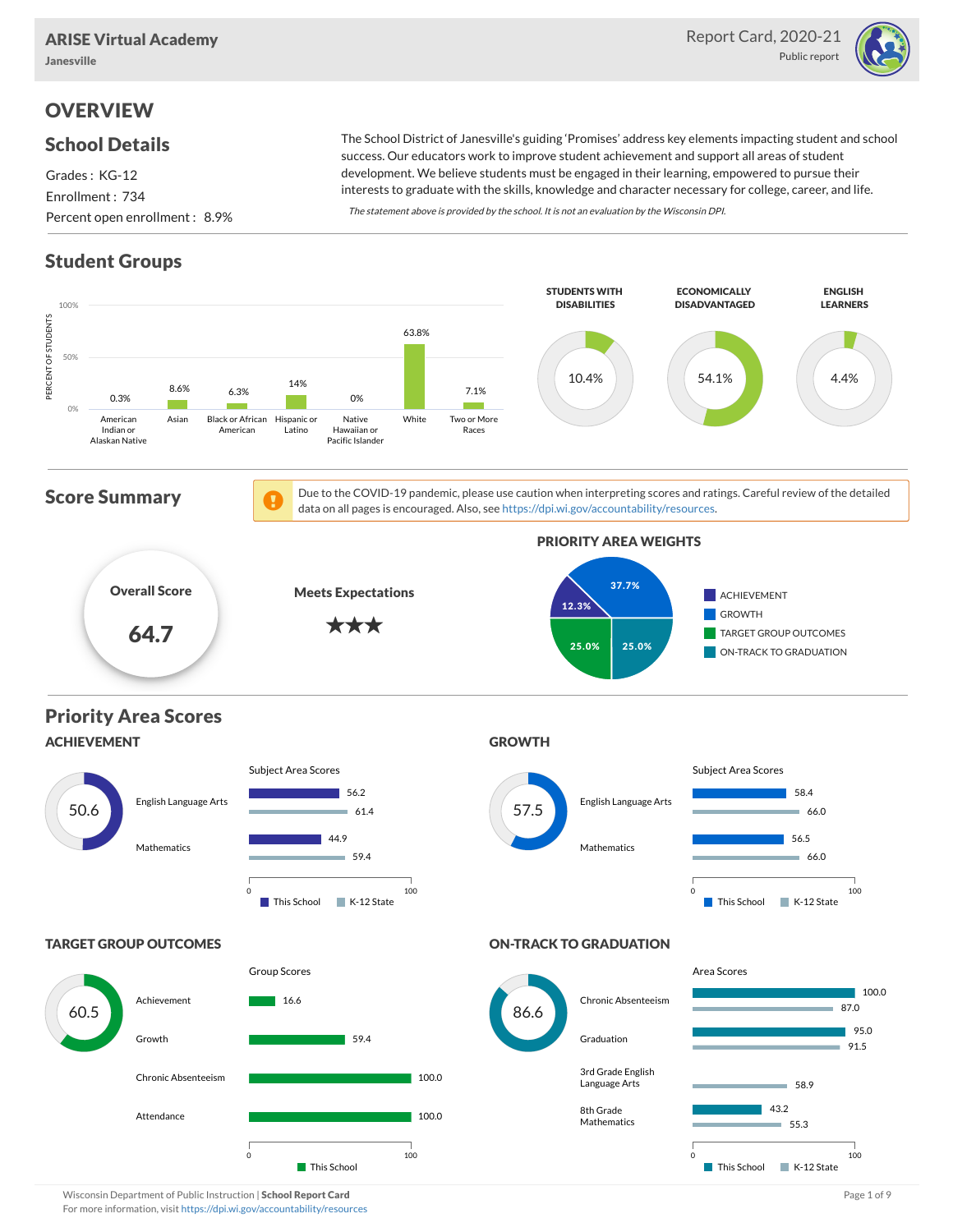Janesville



### ACHIEVEMENT

This priority area summarizes how this school's students performed on state assessments using a points-based proficiency system that gives partial credit for Basic test performance and extra credit for Advanced performance. The score is a multi-year average of English language arts and mathematics subscores.

#### Priority Area Score



#### Student Group Achievement, 2020-21 (for information only)

Group size is given in parentheses. Groups with fewer than 20 students are not displayed.

#### ENGLISH LANGUAGE ARTS



#### Performance Levels by Year

These graphs show school-wide percentages and group sizes of students performing at each level.

#### ENGLISH LANGUAGE ARTS



#### **MATHEMATICS**

**MATHEMATICS** 



Wisconsin Department of Public Instruction | School Report Card Page 2 of 9 and 2 of 9 and 2 of 9 and 2 of 9 and 2 of 9 and 2 of 9 and 2 of 9 and 2 of 9 and 2 of 9 and 2 of 9 and 2 of 9 and 2 of 9 and 2 of 9 and 2 of 9 and

For more information, visit <https://dpi.wi.gov/accountability/resources>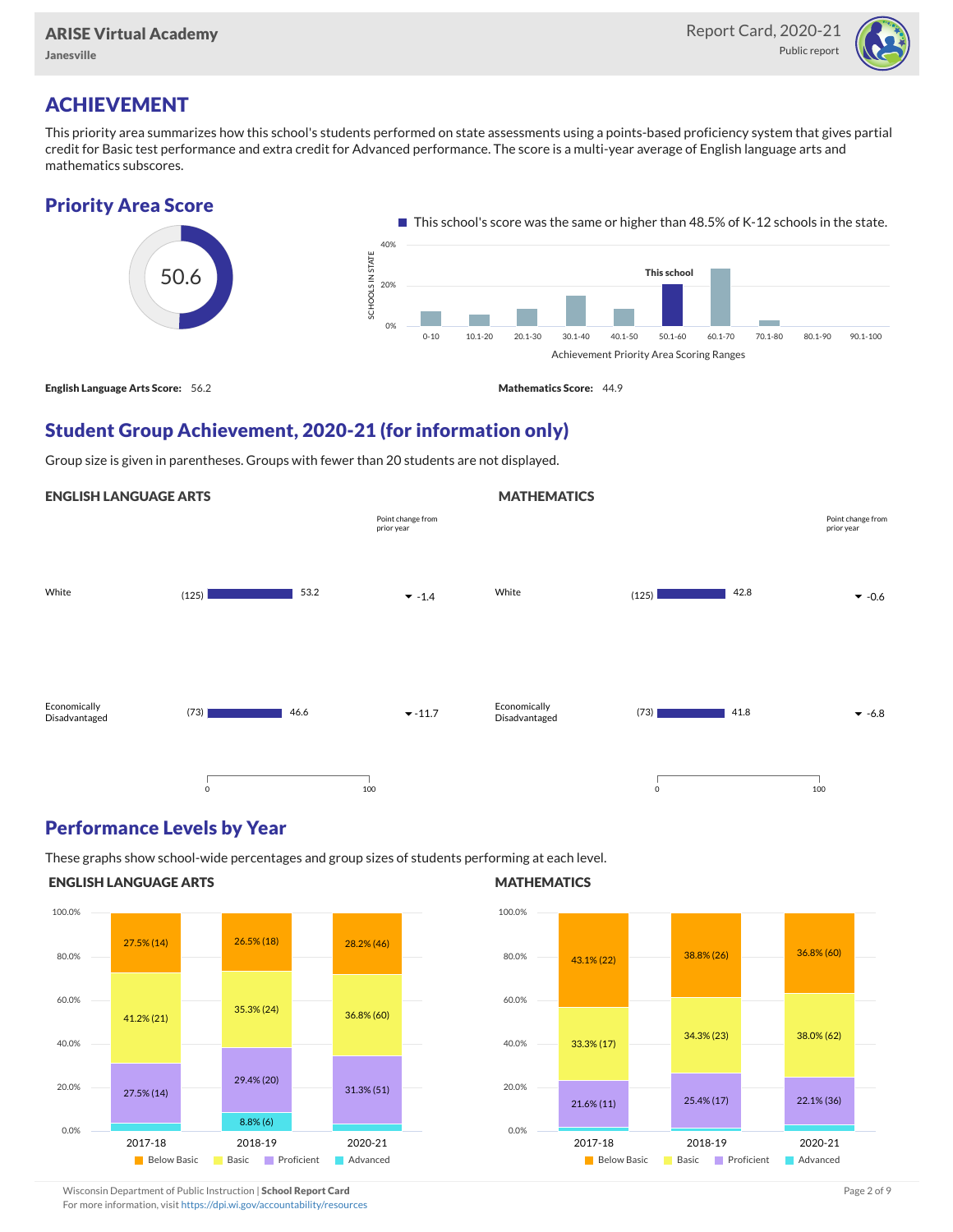

# ACHIEVEMENT - ADDITIONAL INFORMATION

The data on this page is for information only.

# Test Participation Rates, 2020-21

| <b>ENGLISH LANGUAGE ARTS</b> |                             | <b>MATHEMATICS</b> |                             |  |  |  |  |
|------------------------------|-----------------------------|--------------------|-----------------------------|--|--|--|--|
| All students                 | Lowest-participating group: | All students       | Lowest-participating group: |  |  |  |  |
|                              | Hispanic or Latino          |                    | Hispanic or Latino          |  |  |  |  |
| 69.8%                        | 58.1%                       | 69.8%              | 58.1%                       |  |  |  |  |

#### Student Group Performance Levels by Year

Groups with any full academic year students in tested grades are shown.

#### ENGLISH LANGUAGE ARTS

|                                   | 2017-18           |           |            |           | 2018-19        |                  |           |            | 2020-21   |                |                  |          |            |           |                    |
|-----------------------------------|-------------------|-----------|------------|-----------|----------------|------------------|-----------|------------|-----------|----------------|------------------|----------|------------|-----------|--------------------|
|                                   | Tested<br>Total # | Advanced  | Proficient | Basic     | Below<br>Basic | Tested<br>Total# | Advanced  | Proficient | Basic     | Below<br>Basic | Tested<br>Total# | Advanced | Proficient | Basic     | <b>Below Basic</b> |
| All Students: K-12 State          | 573,785           | 8.6%      | 33.7%      | 34.0%     | 23.7%          | 572,416          | 8.0%      | 32.7%      | 34.1%     | 25.3%          | 493,160          | 6.9%     | 31.5%      | 35.2%     | 26.5%              |
| All Students                      | 51                | 3.9%      | 27.5%      | 41.2%     | 27.5%          | 68               | 8.8%      | 29.4%      | 35.3%     | 26.5%          | 163              | 3.7%     | 31.3%      | 36.8%     | 28.2%              |
| Asian                             | $\mathbf 0$       | <b>NA</b> | <b>NA</b>  | <b>NA</b> | <b>NA</b>      | $\sim 20$        | $\star$   | $\star$    |           | $\star$        | $\angle 20$      | $\star$  | $\star$    |           |                    |
| <b>Black or African American</b>  | $\sim 20$         | $\ddot{}$ | ٠          | ٠         | $\star$        | $\sim 20$        | $\star$   | $\star$    | ٠         | $\star$        | $\sim 20$        | $\star$  | ٠          |           |                    |
| Hispanic or Latino                | $\angle 20$       | $\star$   | $\star$    | ٠         | $\star$        | $\angle 20$      | $\star$   | $\star$    | $\star$   | $\star$        | $\angle 20$      | $\star$  | $\star$    | $\ddot{}$ |                    |
| White                             | 43                | 4.7%      | 23.3%      | 41.9%     | 30.2%          | 54               | 5.6%      | 29.6%      | 33.3%     | 31.5%          | 125              | 4.0%     | 29.6%      | 35.2%     | 31.2%              |
| Two or More Races                 | $\sim 20$         | $\star$   | $\star$    | $\star$   | $\star$        | $\angle 20$      | $\star$   | $\star$    | $\star$   | $\star$        | $\sim 20$        | $\star$  | $\star$    |           |                    |
| <b>Economically Disadvantaged</b> | 23                | 4.3%      | 8.7%       | 65.2%     | 21.7%          | 36               | 5.6%      | 30.6%      | 38.9%     | 25.0%          | 73               | 0.0%     | 30.1%      | 32.9%     | 37.0%              |
| <b>English Learners</b>           | $\Omega$          | <b>NA</b> | <b>NA</b>  | <b>NA</b> | <b>NA</b>      | $\Omega$         | <b>NA</b> | <b>NA</b>  | <b>NA</b> | <b>NA</b>      | $\angle 20$      | $\star$  | $\star$    | $\ddot{}$ |                    |
| <b>Students with Disabilities</b> | $\sim 20$         | $\star$   | $\star$    | $\star$   | $\star$        | $\angle 20$      | $\star$   | $\star$    | $\ddot{}$ | $\star$        | $\angle 20$      | $\star$  | $\star$    | $\star$   |                    |

#### **MATHEMATICS**

|                                   | 2017-18          |           |            |           | 2018-19        |                  |           |            | 2020-21   |                |                  |          |            |           |                    |
|-----------------------------------|------------------|-----------|------------|-----------|----------------|------------------|-----------|------------|-----------|----------------|------------------|----------|------------|-----------|--------------------|
|                                   | Tested<br>Total# | Advanced  | Proficient | Basic     | Below<br>Basic | Tested<br>Total# | Advanced  | Proficient | Basic     | Below<br>Basic | Tested<br>Total# | Advanced | Proficient | Basic     | <b>Below Basic</b> |
| All Students: K-12 State          | 574,706          | 9.2%      | 32.6%      | 31.2%     | 27.0%          | 573,211          | 9.4%      | 31.6%      | 30.8%     | 28.2%          | 493,047          | 7.0%     | 29.4%      | 31.6%     | 32.0%              |
| All Students                      | 51               | 2.0%      | 21.6%      | 33.3%     | 43.1%          | 67               | 1.5%      | 25.4%      | 34.3%     | 38.8%          | 163              | 3.1%     | 22.1%      | 38.0%     | 36.8%              |
| Asian                             | $\mathbf 0$      | <b>NA</b> | <b>NA</b>  | <b>NA</b> | <b>NA</b>      | $\sim 20$        | $\star$   | $\star$    | $\ddot{}$ | ٠              | $\sim 20$        | $\star$  | $\star$    |           |                    |
| <b>Black or African American</b>  | $\sim 20$        | $\ddot{}$ | $\star$    | $\star$   | $\star$        | $\sim 20$        | $\star$   | $\star$    |           | $\star$        | $\sim 20$        | $\star$  | $\star$    |           |                    |
| Hispanic or Latino                | $\sim 20$        | ÷         | ٠          | ٠         | $\star$        | $\angle 20$      | $\star$   | $\star$    | ٠         | $\star$        | $\angle 20$      | $\star$  | $\star$    | $\ddot{}$ |                    |
| White                             | 43               | 2.3%      | 16.3%      | 37.2%     | 44.2%          | 53               | 1.9%      | 22.6%      | 35.8%     | 39.6%          | 125              | 2.4%     | 21.6%      | 35.2%     | 40.8%              |
| Two or More Races                 | $\sim 20$        | $\star$   | $\star$    | $\star$   | $\star$        | $\angle 20$      | $\star$   | $\star$    | $\star$   | $\star$        | $\angle 20$      | $\star$  | $\star$    | $\star$   | $\star$            |
| <b>Economically Disadvantaged</b> | 23               | $0.0\%$   | 26.1%      | 30.4%     | 43.5%          | 35               | 0.0%      | 31.4%      | 34.3%     | 34.3%          | 73               | 1.4%     | 19.2%      | 41.1%     | 38.4%              |
| <b>English Learners</b>           | $\Omega$         | <b>NA</b> | <b>NA</b>  | <b>NA</b> | <b>NA</b>      | $\Omega$         | <b>NA</b> | <b>NA</b>  | <b>NA</b> | <b>NA</b>      | $\angle 20$      | $\star$  | $\star$    |           |                    |
| <b>Students with Disabilities</b> | $\leq 20$        | $\star$   | $\star$    | $\star$   | $\star$        | $\angle 20$      | $\star$   | $\star$    | $\star$   | $\star$        | $\sim 20$        | $\star$  | $\star$    | $\ddot{}$ |                    |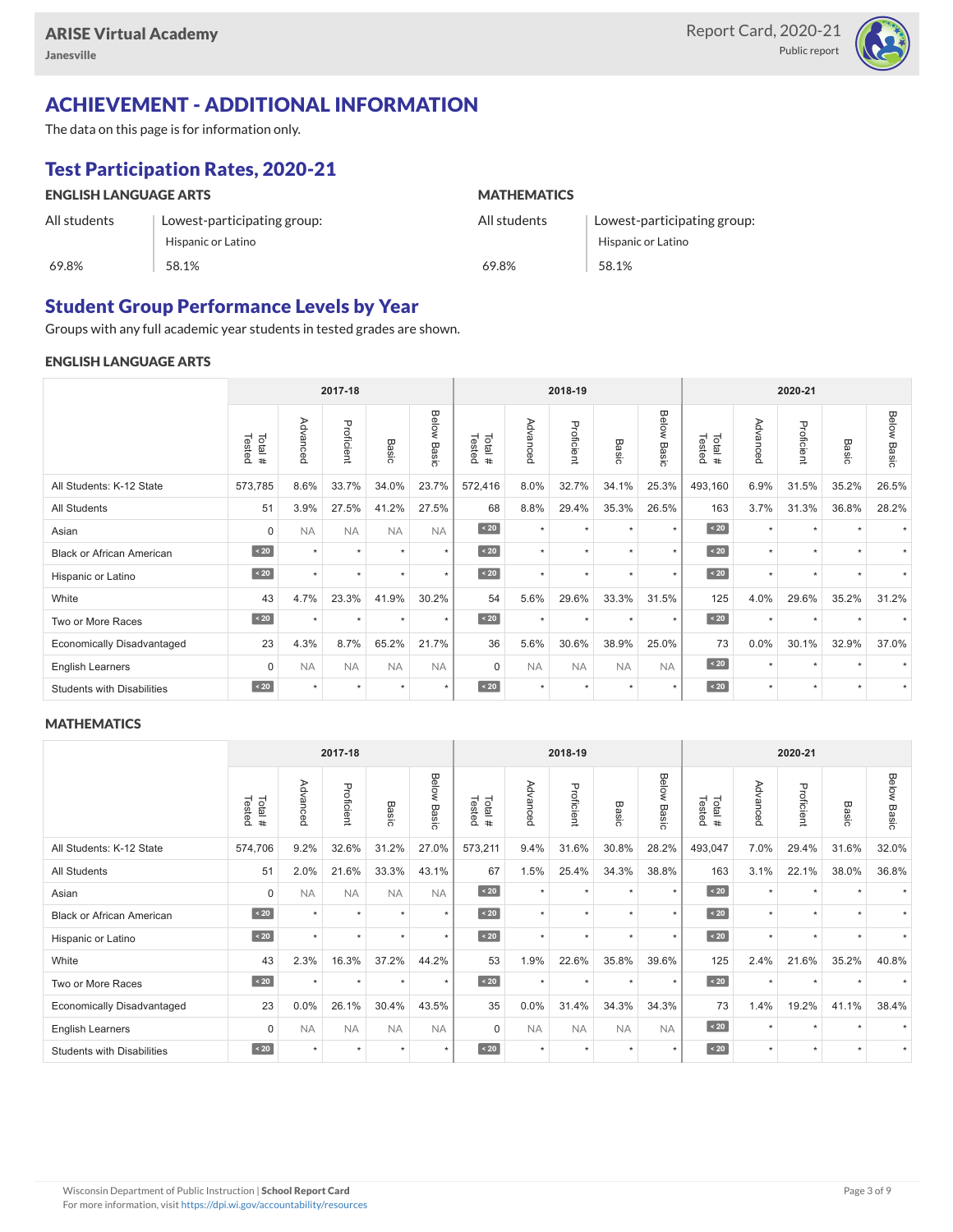

### **GROWTH**

This priority area measures year-to-year student progress on statewide tests. It uses a value-added model that seeks to control for circumstances beyond the influence of educators. A high value-added score means that on average students in the school are progressing more quickly than other, similar students. Growth is scored from 0 to 100 to match the other priority areas and is a conversion from the roughly 0 to 6 value-added score.



### Student Group Value-Added (for information only)

Value-added scores cover an approximately 0-6 range. Higher scores mean greater positive impact. A score of 3.0 is average. Group size is shown in parentheses. Groups with fewer than 20 students are not displayed. Shaded boxes indicate higher-than-average scores.

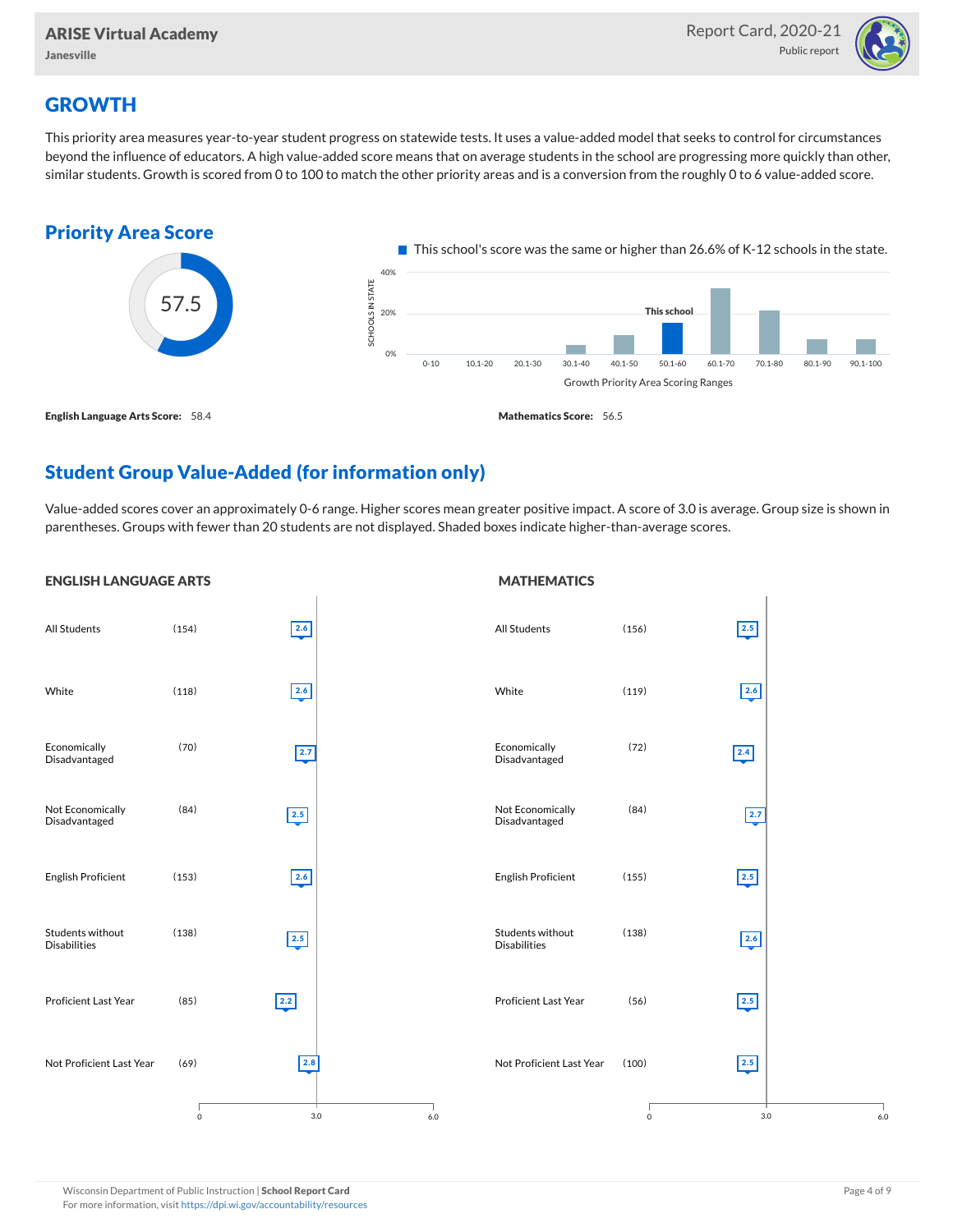

## TARGET GROUP OUTCOMES

This priority area examines outcomes for students with the lowest test scores — the Target Group. It is designed to promote equity by helping schools focus on learners who need the most support while also improving outcomes for all students. The priority area score combines component scores for achievement, growth, chronic absenteeism, and attendance or graduation rate. Data are not displayed when target groups have fewer than 20 students.



Target Group Non-Target Group



100.0 100.0

0 100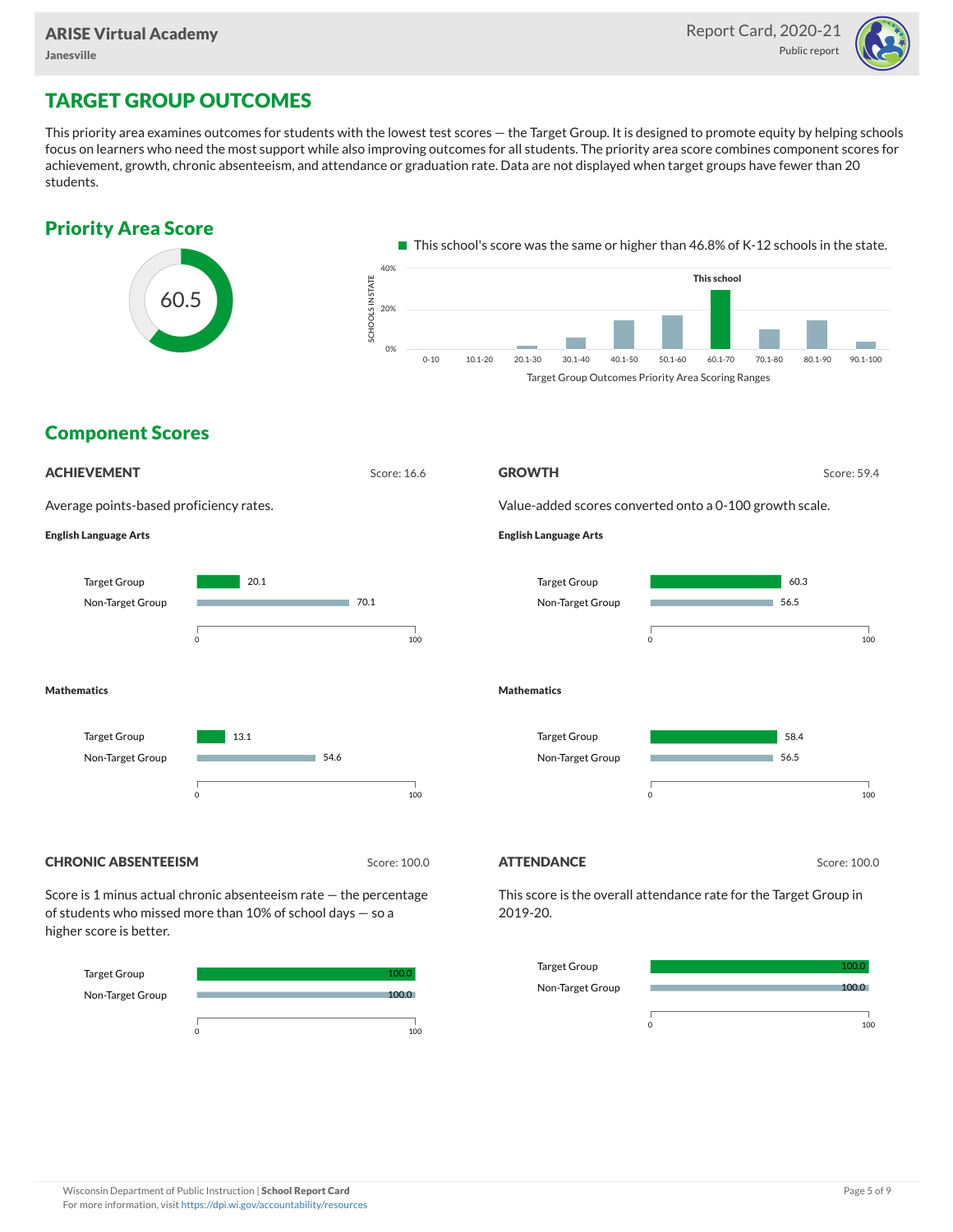

## ON-TRACK TO GRADUATION

This priority area indicates how successfully students are progressing toward completing their K-12 education. The score combines component scores for measures of student engagement and achievement.



On- Track to Graduation Priority Area Scoring Ranges

### Component Scores

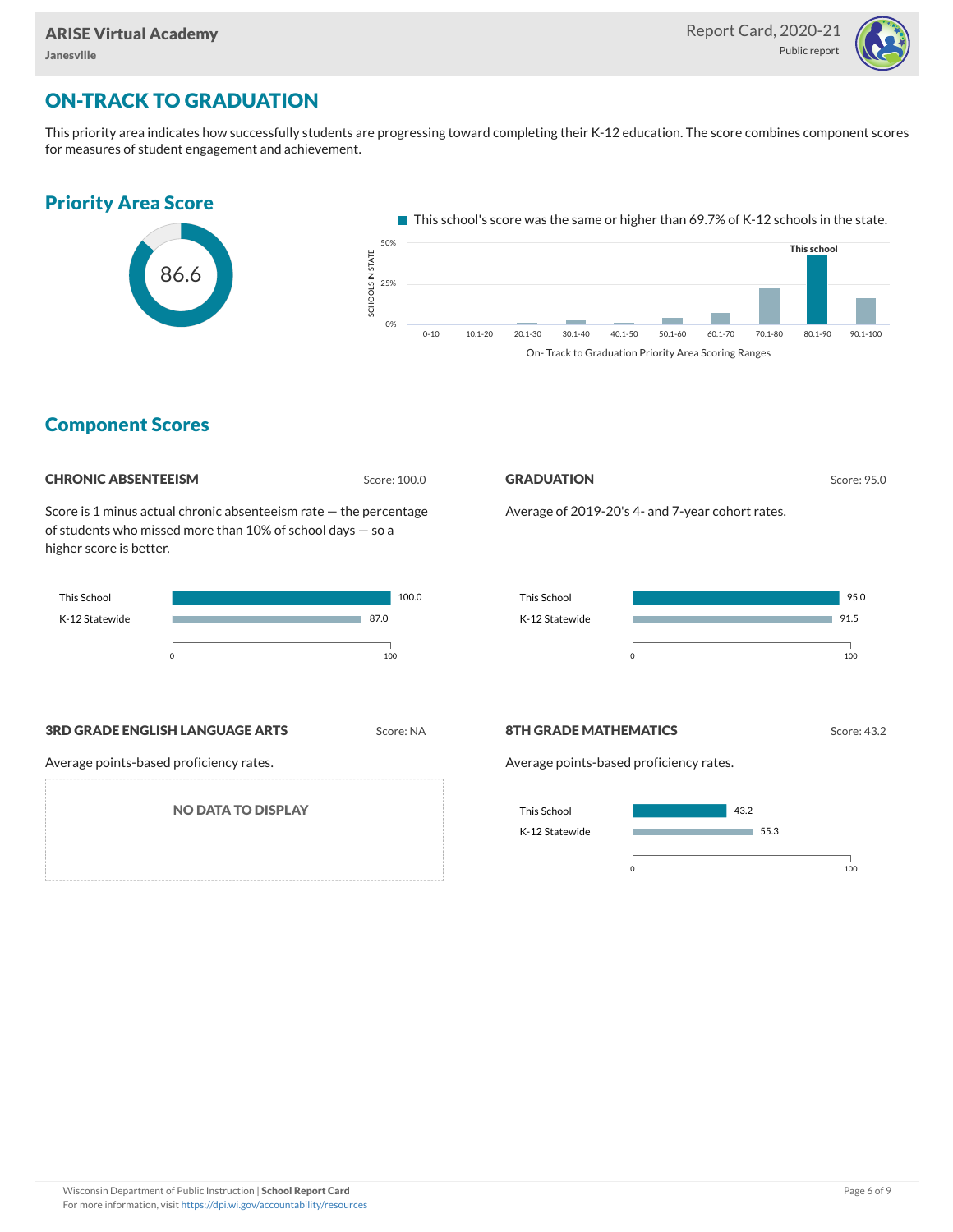

## ON-TRACK TO GRADUATION - ADDITIONAL INFORMATION

This page provides additional detail about chronic absenteeism and graduation and is for information only.

### Student Group Chronic Absenteeism Rates, Single-Year

|                                   | 2017-18   |           |                 | 2018-19   | 2019-20         |         |  |
|-----------------------------------|-----------|-----------|-----------------|-----------|-----------------|---------|--|
|                                   | Students  | Rate      | <b>Students</b> | Rate      | <b>Students</b> | Rate    |  |
| All Students: K-12 State          | 833,321   | 12.8%     | 831,563         | 13.1%     | 826,692         | 13.1%   |  |
| All Students                      | 115       | $0.0\%$   | 123             | $0.0\%$   | 89              | 0.0%    |  |
| Asian                             | 0         | <b>NA</b> | $\sim 20$       | $\star$   | $\sim 20$       |         |  |
| <b>Black or African American</b>  | $\sim 20$ | $\star$   | $\sim 20$       | $\star$   | $\angle 20$     | $\star$ |  |
| Hispanic or Latino                | $\sim 20$ | $\star$   | $\sim 20$       | $\star$   | $\angle 20$     | $\star$ |  |
| White                             | 94        | $0.0\%$   | 100             | 0.0%      | 74              | 0.0%    |  |
| Two or More Races                 | $\sim 20$ | $\star$   | $\sim 20$       | $\star$   | $\angle 20$     |         |  |
| <b>Economically Disadvantaged</b> | 54        | $0.0\%$   | 67              | $0.0\%$   | 47              | 0.0%    |  |
| <b>English Learners</b>           | $\sim 20$ | $\star$   | $\mathbf 0$     | <b>NA</b> | $\angle 20$     |         |  |
| <b>Students with Disabilities</b> | $\sim 20$ | $\star$   | $\sim 20$       | $\star$   | $\sim 20$       | $\star$ |  |

### Student Group Graduation Rates

This table shows for each of two cohorts the percentage of students starting high school together who graduated by 2019-20. The four-year rate pertains to students who started high school four years earlier, and the seven-year rate pertains to students who started seven years earlier.

|                                   |                    | Four-year cohort graduation rate |         | Seven-year cohort graduation rate |           |           |  |  |
|-----------------------------------|--------------------|----------------------------------|---------|-----------------------------------|-----------|-----------|--|--|
|                                   | Students in cohort | Graduates                        | Rate    | Students in cohort                | Graduates | Rate      |  |  |
| All Students: K-12 State          | 66,987             | 60,500                           | 90.3%   | 65,509                            | 60,787    | 92.8%     |  |  |
| All Students                      | 41                 | 40                               | 97.6%   | 39                                | 36        | 92.3%     |  |  |
| American Indian or Alaskan Native | $\angle 20$        | $\star$                          | ÷       | $\mathbf 0$                       | <b>NA</b> | <b>NA</b> |  |  |
| Asian                             | $\angle 20$        | $\star$                          |         | $\angle 20$                       | $\star$   |           |  |  |
| <b>Black or African American</b>  | $\angle 20$        | $\star$                          |         | 0                                 | <b>NA</b> | <b>NA</b> |  |  |
| Hispanic or Latino                | $\angle 20$        | $\star$                          | $\star$ | $\Omega$                          | <b>NA</b> | <b>NA</b> |  |  |
| White                             | 36                 | 35                               | 97.2%   | 37                                | 34        | 91.9%     |  |  |
| Two or More Races                 | $\angle 20$        | ٠                                |         | $\leq 20$                         | $\star$   |           |  |  |
| <b>Economically Disadvantaged</b> | 20                 | 20                               | 100.0%  | $\leq 20$                         | $\star$   |           |  |  |
| <b>Students with Disabilities</b> | $\angle 20$        | ٠                                | ٠       | $\angle 20$                       | $\star$   |           |  |  |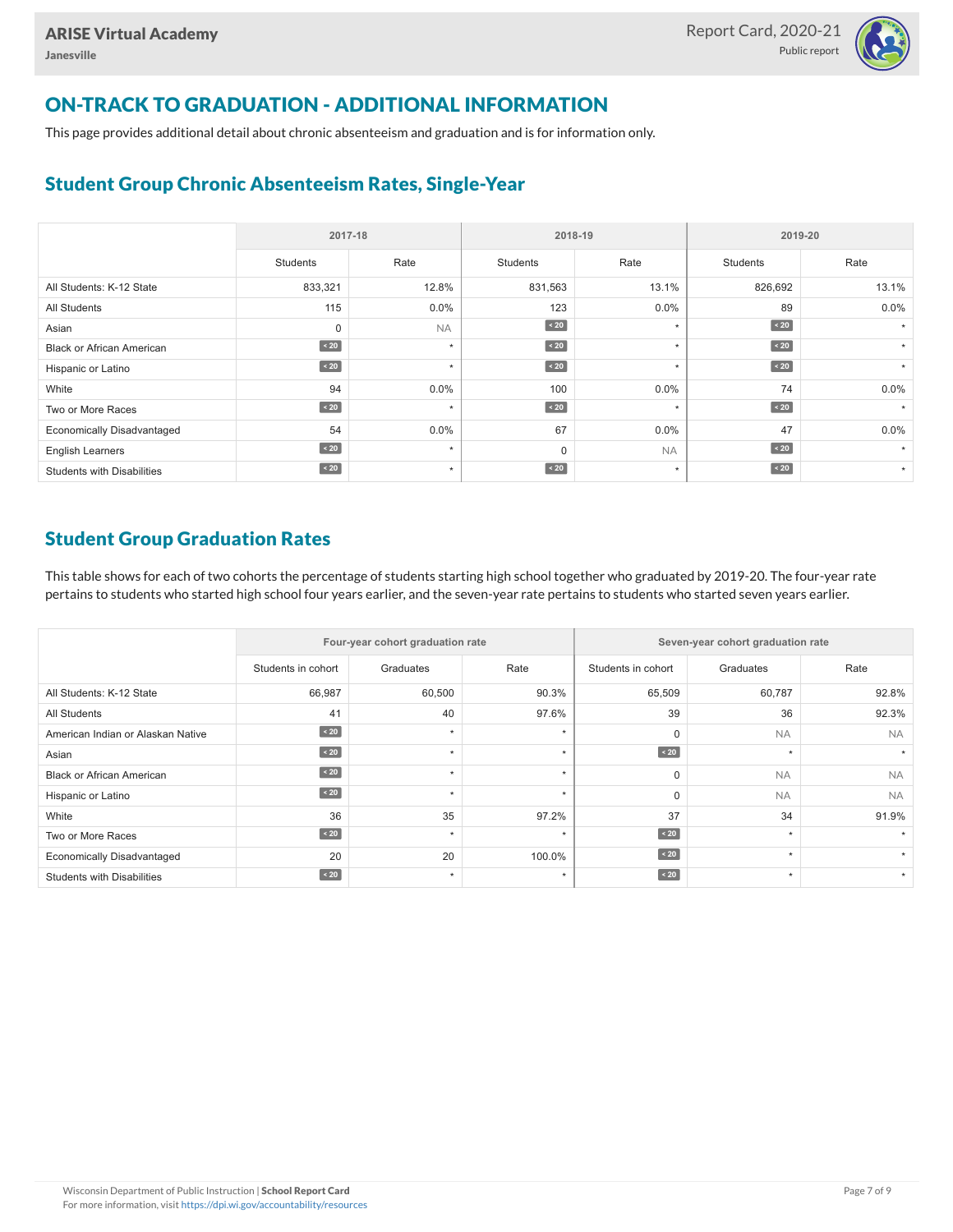

## POSTSECONDARY PREPARATION, 2019-20

Section 115.385 (d)1.-5., Wis. Stat., requires report cards to include data on pupil participation in various postsecondary preparation opportunities. All data are for grades 9-12. This is for information only and does not affect scores. Course and program data are reported by schools and districts to DPI, and this is the first time these data are included on report cards. Please use caution when interpreting these data. Asterisks replace all-student participation data if the school enrolled fewer than 20 students.

#### Participation by Type of Postsecondary Preparation

| <b>ADVANCED COURSES</b>                                                    |                             | <b>DUAL ENROLLMENT</b>                                                      |       | <b>INDUSTRY-RECOGNIZED</b><br><b>CREDENTIALS</b> |                                 | <b>WORK-BASED LEARNING</b> |                                                               |  |
|----------------------------------------------------------------------------|-----------------------------|-----------------------------------------------------------------------------|-------|--------------------------------------------------|---------------------------------|----------------------------|---------------------------------------------------------------|--|
| School                                                                     | State                       | School                                                                      | State | School                                           | State                           | School                     | State                                                         |  |
| 3.8%                                                                       | 19.2%                       | 0.9%                                                                        | 17.8% | 0.0%                                             | 1.4%                            | 0.0%                       | 2.4%                                                          |  |
| 4 students successfully<br>completed at least one<br>Advanced Placement or |                             | 1 student successfully<br>completed at least one dual<br>enrollment course. |       | recognized credential.                           | No students earned an industry- |                            | No students participated in a<br>work-based learning program. |  |
|                                                                            | International Baccalaureate |                                                                             |       |                                                  |                                 |                            |                                                               |  |

#### Student Group Participation

course.

This table compares the percentages of students in the school participating in different types of postsecondary preparation opportunities with the percentages for the state. All groups present in the school are shown. Total student enrollments are given for reference.

|                                   | <b>Total # Enrolled</b> |              |         | <b>Advanced Courses</b> |         | <b>Dual Enrollment</b> |         | Industry-Recognized<br><b>Credentials</b> |         | <b>Work-Based Learning</b> |
|-----------------------------------|-------------------------|--------------|---------|-------------------------|---------|------------------------|---------|-------------------------------------------|---------|----------------------------|
|                                   | School                  | <b>State</b> | School  | <b>State</b>            | School  | <b>State</b>           | School  | State                                     | School  | <b>State</b>               |
| American Indian or Alaskan Native | $\angle 20$             | 3,044        | $\star$ | 7.7%                    | $\star$ | 12.3%                  | $\star$ | 0.5%                                      | $\star$ | 0.9%                       |
| Asian                             | $\sim 20$               | 10,028       | $\star$ | 27.3%                   | $\star$ | 17.9%                  | $\star$ | 1.1%                                      | $\star$ | 1.4%                       |
| <b>Black or African American</b>  | $\sim 20$               | 24,232       | $\star$ | 11.5%                   | ÷       | 9.9%                   | $\star$ | 0.3%                                      | $\star$ | 0.8%                       |
| Hispanic or Latino                | $\angle 20$             | 31,812       | $\star$ | 14.7%                   | ÷       | 14.1%                  | $\star$ | 0.9%                                      | $\star$ | 1.4%                       |
| White                             | 88                      | 188,332      | 3.4%    | 20.8%                   | 1.1%    | 19.7%                  | 0.0%    | 1.6%                                      | $0.0\%$ | 2.8%                       |
| Two or More Races                 | $\angle 20$             | 9,226        | $\star$ | 16.1%                   | $\star$ | 13.3%                  |         | 1.1%                                      | $\star$ | 1.4%                       |
| <b>Economically Disadvantaged</b> | 55                      | 97,617       | $0.0\%$ | 11.0%                   | 0.0%    | 13.7%                  | 0.0%    | 0.8%                                      | $0.0\%$ | 1.7%                       |
| <b>Students with Disabilities</b> | $\sim 20$               | 34,473       | $\star$ | 2.9%                    | $\star$ | 10.2%                  | $\star$ | 0.5%                                      | $\star$ | 1.4%                       |